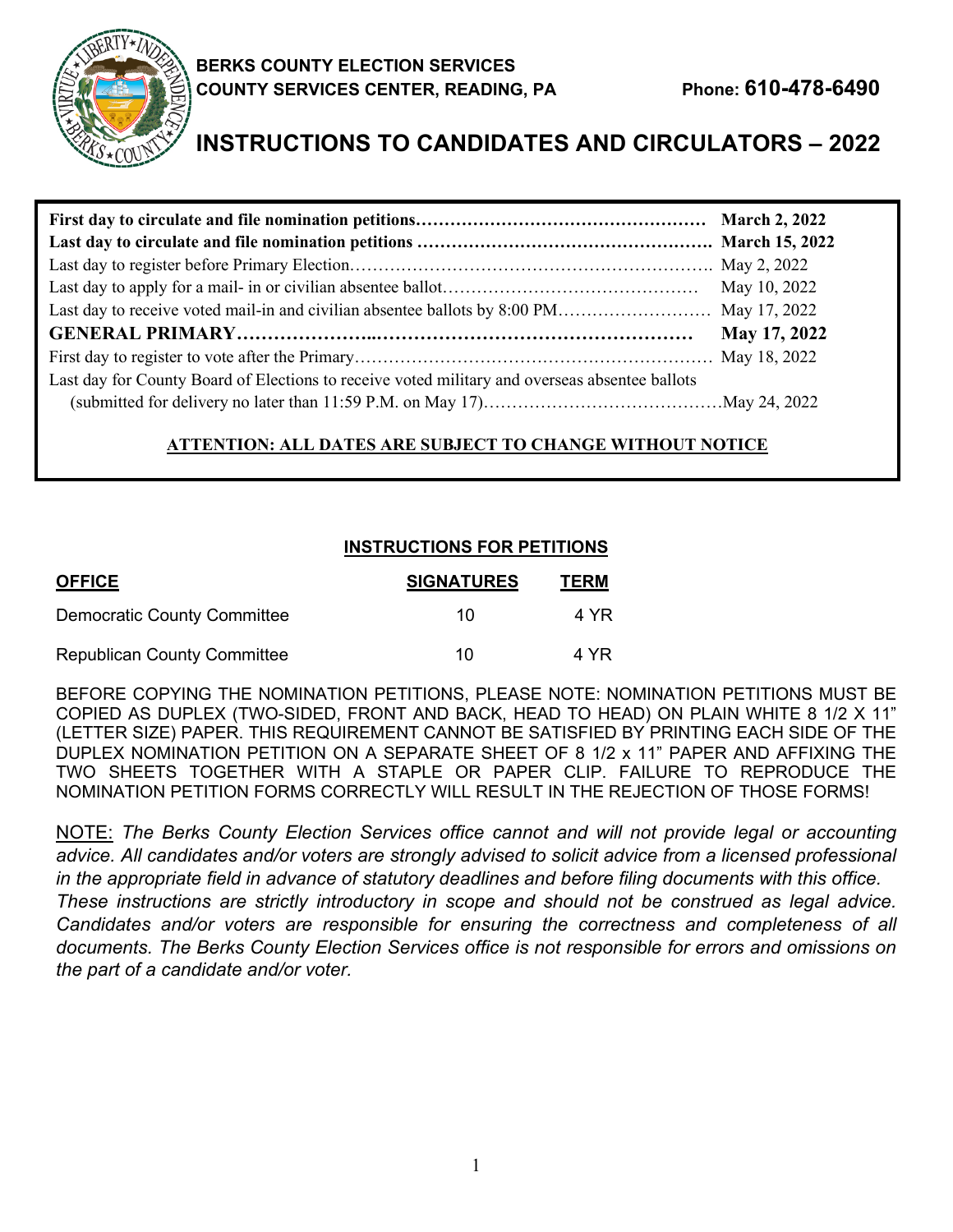## **1. PRIOR TO CIRCULATION**

All blank spaces, which appear at the top of each nomination petition, must be completed **BEFORE** signatures are obtained.

Write or print clearly, the name of the candidate on the face of the nomination petition **exactly** as you wish it to appear on the official ballot. Avoid the use of nicknames; the candidate's name as registered to vote should be used.

#### **2. SIGNERS**

Each signer may sign nomination petitions for as many candidates for each office *as he/she is permitted to vote for*, and no more. Make certain that each signer of a petition is a registered voter and an enrolled member of the party referred to in the petition. Democratic electors can only sign Democratic petitions and Republican electors can only sign Republican petitions. Each signer must personally sign his or her name in the "Signature of Elector" column and legibly print his or her name in the "Printed Name of Elector" column. Each signer shall add his residence, giving city, borough or township, with street and number, if any, and add the date of signing, expressed in words or numbers, e.g., March 2, 2022 or 3/2/22. **Do not use ditto marks anywhere on any petition, the use of ditto (") marks is grounds for rejecting the petition.**

## **3. STATEMENT OF CIRCULATOR**

Must be signed after each nomination petition page is circulated. Do not sign until the nomination petition is completed, all petition circulators must *personally witness* each signature for the signatures to be valid if challenged.

All circulators must be registered voters of the Commonwealth of Pennsylvania and enrolled members of the party for which they are circulating. The Statement of the Circulator shall comply with the requirements of Section 909 of the Pennsylvania Election Code (25 P.S. § 2869) and all other legal provisions pertaining to circulator statements.

#### **4. CANDIDATE'S AFFIDAVIT (separate from petition)**

Candidates must sign and submit one **CANDIDATE'S AFFIDAVIT** per set of nomination petitions. The **CANDIDATE'S AFFIDAVIT** is generated as part of the PDF nomination petition if downloaded from the Election Services website. The CANDIDATE'S AFFIDAVIT is available on the Election Services website and in the office.